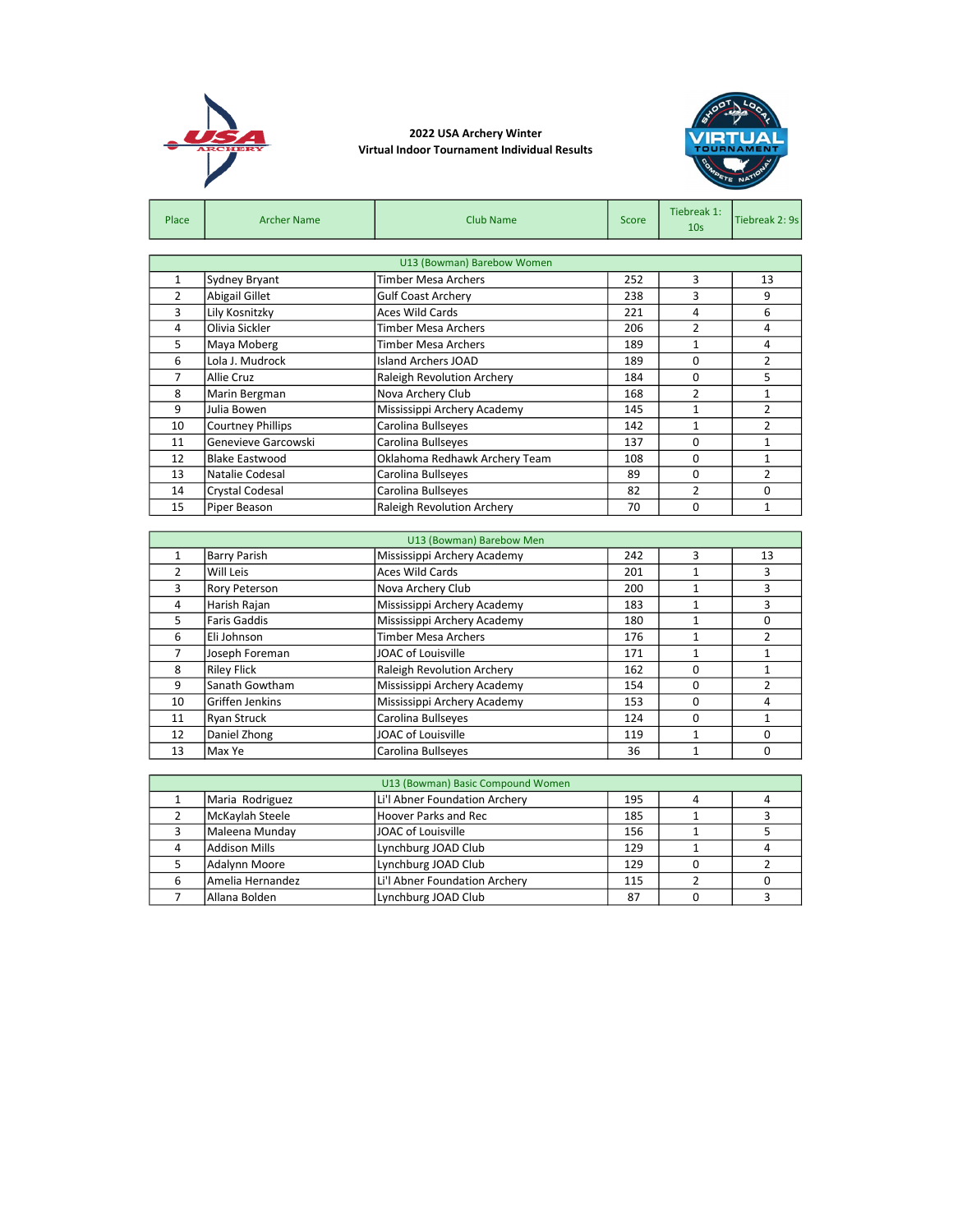| U13 (Bowman) Basic Compound Men |                   |                           |     |  |  |  |  |
|---------------------------------|-------------------|---------------------------|-----|--|--|--|--|
|                                 | Max Goff          | Hoover Parks and Rec      | 196 |  |  |  |  |
|                                 | Nate Todd         | Hoover Parks and Rec      | 177 |  |  |  |  |
|                                 | Colbey Leopolos   | <b>Gulf Coast Archery</b> | 118 |  |  |  |  |
|                                 | Braydon Donaldson | Flint River Archery Club  | 74  |  |  |  |  |
|                                 | Knight Parmenter  | Nevada County JOAD        | 60  |  |  |  |  |
|                                 | Keshav Kodikalla  | Lynchburg JOAD Club       | 23  |  |  |  |  |

| U13 (Bowman) Compound Women |                |                                |     |  |  |  |  |  |
|-----------------------------|----------------|--------------------------------|-----|--|--|--|--|--|
|                             | lEva Laughlin  | lTimber Mesa Archers           | 200 |  |  |  |  |  |
|                             | Hazel Hamilton | IIsland Archers JOAD           | 118 |  |  |  |  |  |
|                             | Addison Miller | lOklahoma Redhawk Archery Team | 114 |  |  |  |  |  |

| U13 (Bowman) Compound Men |                          |     |  |    |  |  |  |
|---------------------------|--------------------------|-----|--|----|--|--|--|
| lHavden Fether            | Tri-State Hawkeyes JOAD  | 240 |  | 16 |  |  |  |
| <b>Tavlor Fether</b>      | lTri-State Hawkeves JOAD | 196 |  |    |  |  |  |
| Kvle West                 | JOAC of Louisville       | 193 |  |    |  |  |  |
| l Liam Kim                | Wilton Archery Club      | 170 |  |    |  |  |  |
| Tyson Lutke               | The Arrow Shop Club      | 166 |  |    |  |  |  |

| U13 (Bowman) Fixed Pins Women |                 |                       |              |  |  |  |
|-------------------------------|-----------------|-----------------------|--------------|--|--|--|
|                               | Morgan Bohannon | Ozarks Target Archers | $\mathbf{a}$ |  |  |  |
|                               |                 |                       |              |  |  |  |

| U13 (Bowman) Fixed Pins Men |                              |     |  |    |  |  |  |  |
|-----------------------------|------------------------------|-----|--|----|--|--|--|--|
| l Dalton Farris             | Slingin Arrows               | 259 |  | 10 |  |  |  |  |
| <b>Bryson Mattix</b>        | <b>Ozarks Target Archers</b> | 220 |  |    |  |  |  |  |
| Jacob Murphy                | <b>JOAC of Louisville</b>    | 213 |  |    |  |  |  |  |
| Parker Egan                 | Flint River Archery Club     | 207 |  |    |  |  |  |  |
| Braydon Donaldson           | Flint River Archery Club     | 68  |  |    |  |  |  |  |

| U13 (Bowman) Recurve Women |                           |                             |     |   |   |  |  |  |
|----------------------------|---------------------------|-----------------------------|-----|---|---|--|--|--|
|                            | Quinn Kocinski            | <b>Aces Wild Cards</b>      | 243 | 4 | 9 |  |  |  |
|                            | Kamla Duvoor              | JOAC of Louisville          | 218 |   | 9 |  |  |  |
|                            | Sasha Medyana             | Carolina Bullseyes          | 194 |   |   |  |  |  |
|                            | Savannah Adams            | Mississippi Archery Academy | 169 |   |   |  |  |  |
|                            | Charlotte Anderson        | Carolina Bullseyes          | 131 |   |   |  |  |  |
| 6                          | lAnnika Roman             | <b>Timber Mesa Archers</b>  | 126 |   |   |  |  |  |
|                            | Layla Macari              | Carolina Bullseyes          | 107 |   |   |  |  |  |
| 8                          | Phebe Burrouhgs-Thebault  | Kennesaw Archery Club       | 45  |   |   |  |  |  |
|                            | Summer Burroughs-Thebault | Kennesaw Archery Club       | 40  |   |   |  |  |  |

| U13 (Bowman) Recurve Men |                      |                                   |     |                |                |  |  |
|--------------------------|----------------------|-----------------------------------|-----|----------------|----------------|--|--|
| 1                        | Ray Lee              | <b>Raleigh Revolution Archery</b> | 221 | $\overline{2}$ | 4              |  |  |
| 2                        | Cooper Pisoneault    | Kennesaw Archery Club             | 196 |                |                |  |  |
| 3                        | <b>Austin Walker</b> | Kennesaw Archery Club             | 170 |                |                |  |  |
| 4                        | Nathaniel Kleine     | Desert Destroyers JOAD            | 164 | 1              | 4              |  |  |
| 5                        | Leo Coker            | <b>Timber Mesa Archers</b>        | 160 | 3              |                |  |  |
| 6                        | <b>Edward Dyer</b>   | <b>Raleigh Revolution Archery</b> | 149 | 1              | 4              |  |  |
| 7                        | Michael Malgrat      | Carolina Bullseyes                | 145 | 0              | 1              |  |  |
| 8                        | Linkin Duffield      | Carolina Bullseyes                | 138 | 1              | 3              |  |  |
| 9                        | Abheer Patilwan      | Kennesaw Archery Club             | 126 |                |                |  |  |
| 10                       | Ruffin Stover        | Carolina Bullseyes                | 117 | 1              | $\Omega$       |  |  |
| 11                       | Colton Pilotto       | Carolina Bullseyes                | 113 | 1              | $\mathcal{P}$  |  |  |
| 12                       | Jacob Gowar          | Carolina Bullseyes                | 112 | 0              | 1              |  |  |
| 13                       | Joel Mead            | Carolina Bullseyes                | 112 | $\Omega$       | $\Omega$       |  |  |
| 14                       | James White          | Nova Archery Club                 | 93  | $\Omega$       | $\overline{2}$ |  |  |
| 15                       | Noah Valandra        | <b>Timber Mesa Archers</b>        | 81  | 0              | $\Omega$       |  |  |
| 16                       | Justice Howard       | <b>Timber Mesa Archers</b>        | 78  | 1              |                |  |  |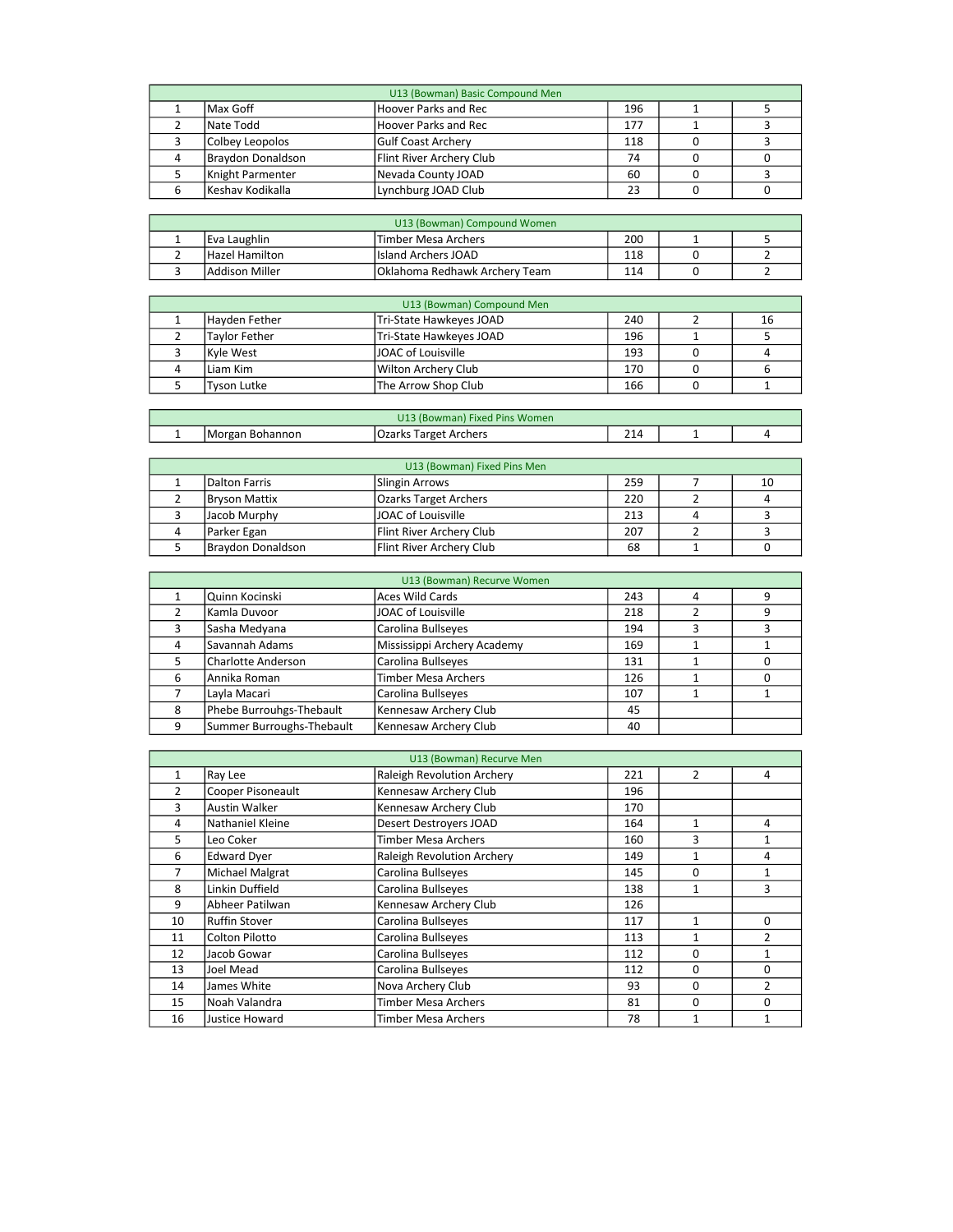| U18 (Cadet) Barebow Women |                     |                                   |     |                |               |  |  |
|---------------------------|---------------------|-----------------------------------|-----|----------------|---------------|--|--|
|                           | Hannah Minucci      | <b>Aces Wild Cards</b>            | 226 | 3              |               |  |  |
| $\overline{2}$            | Avery Harriman      | <b>Raleigh Revolution Archery</b> | 201 |                | 4             |  |  |
| 3                         | Marnina Krist       | <b>Raleigh Revolution Archery</b> | 200 | 4              | 4             |  |  |
| 4                         | Carley Thompson     | Mississippi Archery Academy       | 180 |                | 3             |  |  |
| 5                         | Daphne Sabo         | Carolina Bullseyes                | 178 | 0              | 4             |  |  |
| 6                         | Cadence Long        | <b>Raleigh Revolution Archery</b> | 165 |                | 4             |  |  |
| 7                         | Kate Herrman        | Nova Archery Club                 | 157 |                | 2             |  |  |
| 8                         | Navya Gupta         | Nova Archery Club                 | 150 | 0              | 3             |  |  |
| 9                         | Jaelyn Coleman      | <b>Timber Mesa Archers</b>        | 144 | 2              |               |  |  |
| 10                        | Sophie-Mae Boling   | Lynchburg JOAD Club               | 130 | 0              | $\mathcal{P}$ |  |  |
| 11                        | Caroline Bullock    | Wilcox JOAD                       | 129 | 0              |               |  |  |
| 12                        | <b>Aubrey Cueto</b> | <b>Timber Mesa Archers</b>        | 93  | 1              | 1             |  |  |
| 13                        | Emma Leverton       | Carolina Bullseyes                | 91  | $\overline{2}$ | 1             |  |  |
| 14                        | Anna Malek          | <b>Island Archers JOAD</b>        | 78  | 0              | 2             |  |  |

|   | U18 (Cadet) Barebow Men |                                   |     |   |  |  |  |  |
|---|-------------------------|-----------------------------------|-----|---|--|--|--|--|
|   | Elijah Hillensbeck      | Mississippi Archery Academy       | 228 | 4 |  |  |  |  |
|   | Keaton Starks           | JOAC of Louisville                | 217 |   |  |  |  |  |
|   | Ethan Mitchell          | Mississippi Archery Academy       | 217 |   |  |  |  |  |
| 4 | Jason Zaccagnini        | Aces Wild Cards                   | 188 | 4 |  |  |  |  |
|   | Landon Guisewhite       | Aces Wild Cards                   | 188 |   |  |  |  |  |
| 6 | Patrick Bowen           | Mississippi Archery Academy       | 183 |   |  |  |  |  |
|   | Karthik Balamurali      | <b>Raleigh Revolution Archery</b> | 140 |   |  |  |  |  |
| 8 | Charlie Phelps          | Carolina Bullseyes                | 110 |   |  |  |  |  |
| q | <b>Emory Decania</b>    | <b>Aces Wild Cards</b>            | 109 |   |  |  |  |  |

| U18 (Cadet) Basic Compound Women |                           |     |  |  |  |  |  |
|----------------------------------|---------------------------|-----|--|--|--|--|--|
| Meredith Leaverton               | Bakcou JOAD Club          | 184 |  |  |  |  |  |
| Angelia Zhong                    | <b>JOAC of Louisville</b> | 181 |  |  |  |  |  |
| Neeraia Nair                     | CU Archery JOAD Club      | 154 |  |  |  |  |  |
| lChi Phan                        | Nevada County JOAD        | フつ  |  |  |  |  |  |

| U18 (Cadet) Basic Compound Men |                         |                    |     |  |  |  |  |  |
|--------------------------------|-------------------------|--------------------|-----|--|--|--|--|--|
|                                | Daniel Solano           | l Wilcox JOAD      | 150 |  |  |  |  |  |
|                                | <b>IMichael Baldwin</b> | Nevada County JOAD | 85  |  |  |  |  |  |

|   | U18 (Cadet) Compound Women |                            |     |  |    |  |  |  |  |
|---|----------------------------|----------------------------|-----|--|----|--|--|--|--|
|   | Ashely Etzel               | <b>Black River Archery</b> | 259 |  | 19 |  |  |  |  |
|   | <b>Chloe Voss</b>          | Nevada County JOAD         | 258 |  | 18 |  |  |  |  |
|   | Kimberly Garcia            | X10 Archery                | 242 |  | 13 |  |  |  |  |
|   | Nataleigh Newhouse         | <b>Black River Archery</b> | 238 |  | 11 |  |  |  |  |
|   | <b>Grace Cunningham</b>    | <b>Black River Archery</b> | 204 |  | 6  |  |  |  |  |
| 6 | Maryalice Klein            | CU Archery JOAD Club       | 162 |  |    |  |  |  |  |
|   | Sophia Grayson             | Kennesaw Archery Club      | 162 |  |    |  |  |  |  |
|   | Taylor Hass                | Wilcox JOAD                | 152 |  |    |  |  |  |  |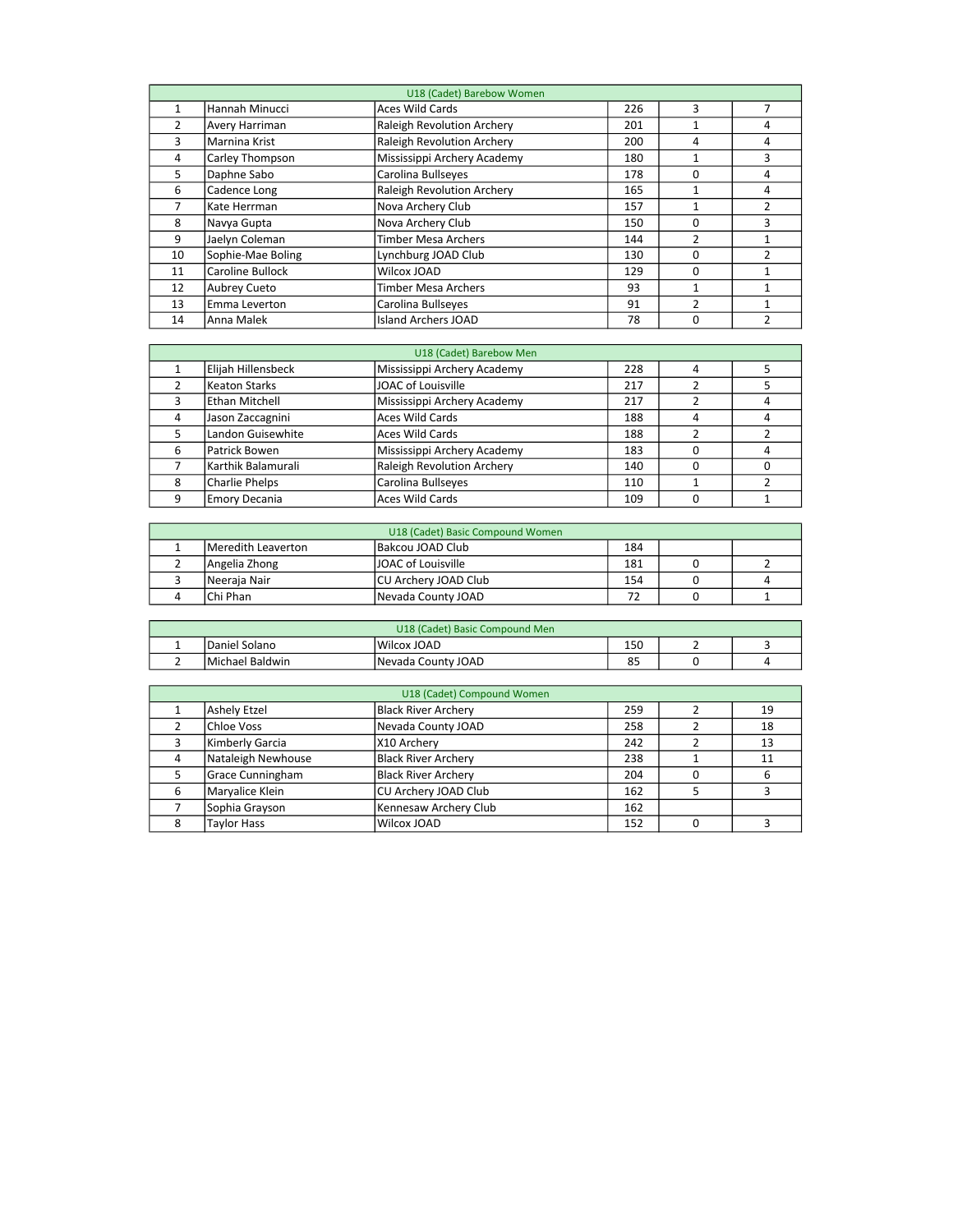| U18 (Cadet) Compound Men |                      |                              |     |                |                |  |  |  |
|--------------------------|----------------------|------------------------------|-----|----------------|----------------|--|--|--|
| $\mathbf{1}$             | Mason Coleman        | Nevada County JOAD           | 279 | 10             | 16             |  |  |  |
| $\overline{2}$           | Ryan Goforth         | <b>Black River Archery</b>   | 276 | 7              | 22             |  |  |  |
| 3                        | <b>Turner Nevitt</b> | <b>JOAC of Louisville</b>    | 275 | 6              | 22             |  |  |  |
| 4                        | Logan Saxon          | <b>Gulf Coast Archery</b>    | 274 | 6              | 22             |  |  |  |
| 5                        | Michael Bosco        | <b>BVA</b>                   | 273 | 8              | 17             |  |  |  |
| 6                        | Sebastian Peterson   | Raleigh Revolution Archery   | 273 | $\overline{7}$ | 19             |  |  |  |
| $\overline{7}$           | Joshua Lee           | <b>Slingin Arrows</b>        | 272 | 8              | 16             |  |  |  |
| 8                        | Noah Kocinski        | <b>Aces Wild Cards</b>       | 271 | 8              | 16             |  |  |  |
| 9                        | Jake Beighle         | Nova Archery Club            | 271 | 7              | 18             |  |  |  |
| 10                       | Cayden Cripple       | <b>Gulf Coast Archery</b>    | 266 | 3              | 21             |  |  |  |
| 11                       | Alex Staniar         | Nevada County JOAD           | 265 | $\mathbf{1}$   | 23             |  |  |  |
| 12                       | Hayden Little        | Carolina Bullseyes           | 264 | 5              | 17             |  |  |  |
| 13                       | Hunter Kizarian      | <b>Aces Wild Cards</b>       | 263 | $\overline{2}$ | 19             |  |  |  |
| 14                       | Aaron Kiss           | Wilcox JOAD                  | 262 | 4              | 19             |  |  |  |
| 15                       | Talon Strickland     | Wilcox JOAD                  | 260 | $\overline{7}$ | 14             |  |  |  |
| 16                       | Jonathan Moore       | Flint River Archery Club     | 255 | $\overline{7}$ | 10             |  |  |  |
| 17                       | Sam Hilliard         | Mississippi Archery Academy  | 254 | 8              | 8              |  |  |  |
| 18                       | Cammie Kitchens      | Mississippi Archery Academy  | 251 | 9              | $\overline{7}$ |  |  |  |
| 19                       | Kaleb Cook           | <b>Black River Archery</b>   | 240 | 3              | 10             |  |  |  |
| 20                       | Phillip Adams        | Mississippi Archery Academy  | 188 | 0              | 1              |  |  |  |
| 21                       | Cole Lefko           | Nova Archery Club            | 176 | $\mathbf{1}$   | 5              |  |  |  |
| 22                       | Daniel Moskal        | Wilton Archery Club          | 155 | $\Omega$       | $\mathbf{1}$   |  |  |  |
|                          |                      |                              |     |                |                |  |  |  |
|                          |                      | U18 (Cadet) Fixed Pins Women |     |                |                |  |  |  |
| $\mathbf{1}$             | Leilani Allen        | <b>Ozarks Target Archers</b> | 243 | 3              | 11             |  |  |  |

| U18 (Cadet) Fixed Pins Men |                 |                           |     |  |  |  |  |
|----------------------------|-----------------|---------------------------|-----|--|--|--|--|
|                            | lJack Dav       | Slingin Arrows            | 283 |  |  |  |  |
|                            | IJonathan Moore | Flint River Archery Club  | 251 |  |  |  |  |
|                            | Avden Adkins    | <b>JOAC of Louisville</b> | 203 |  |  |  |  |
|                            |                 |                           |     |  |  |  |  |

| U18 (Cadet) Recurve Women |                            |                               |     |               |    |  |  |  |
|---------------------------|----------------------------|-------------------------------|-----|---------------|----|--|--|--|
| $\mathbf{1}$              | Hailey Franzone            | <b>Timber Mesa Archers</b>    | 268 | 11            | 10 |  |  |  |
| 2                         | <b>Trinity Howard</b>      | <b>Timber Mesa Archers</b>    | 257 | 6             | 9  |  |  |  |
| 3                         | Rachel Dhinikar            | Carolina Bullseyes            | 252 | 3             | 11 |  |  |  |
| 4                         | Ryann Hempleman            | <b>Timber Mesa Archers</b>    | 244 | 8             | 4  |  |  |  |
| 5                         | Gillian Nishi              | <b>Wilton Archery Club</b>    | 242 | 5             | 8  |  |  |  |
| 6                         | Emma Brunger               | <b>BVA</b>                    | 235 | 3             | 4  |  |  |  |
| 7                         | <b>Amethyst Concepcion</b> | Nova Archery Club             | 224 | 2             | 4  |  |  |  |
| 8                         | Millie McClernon           | Carolina Bullseyes            | 221 | 5             | 9  |  |  |  |
| 9                         | Emma Berkshire             | <b>Timber Mesa Archers</b>    | 215 | 4             | 5  |  |  |  |
| 10                        | Michelle Lopez             | Li'l Abner Foundation Archery | 210 | 8             |    |  |  |  |
| 11                        | Carina Focke               | Carolina Bullseyes            | 207 | 3             | 3  |  |  |  |
| 12                        | Nina Heard                 | Kennesaw Archery Club         | 202 |               |    |  |  |  |
| 13                        | Grace Ponzo                | Desert Destroyers JOAD        | 173 | $\mathfrak z$ | 0  |  |  |  |
| 14                        | Ava Arthur                 | Carolina Bullseyes            | 156 | 1             | 4  |  |  |  |
| 15                        | <b>Adair Shanks</b>        | Nova Archery Club             | 152 | 1             | 3  |  |  |  |
| 16                        | Cailyn Kim                 | <b>Ace Archers</b>            | 126 | 0             |    |  |  |  |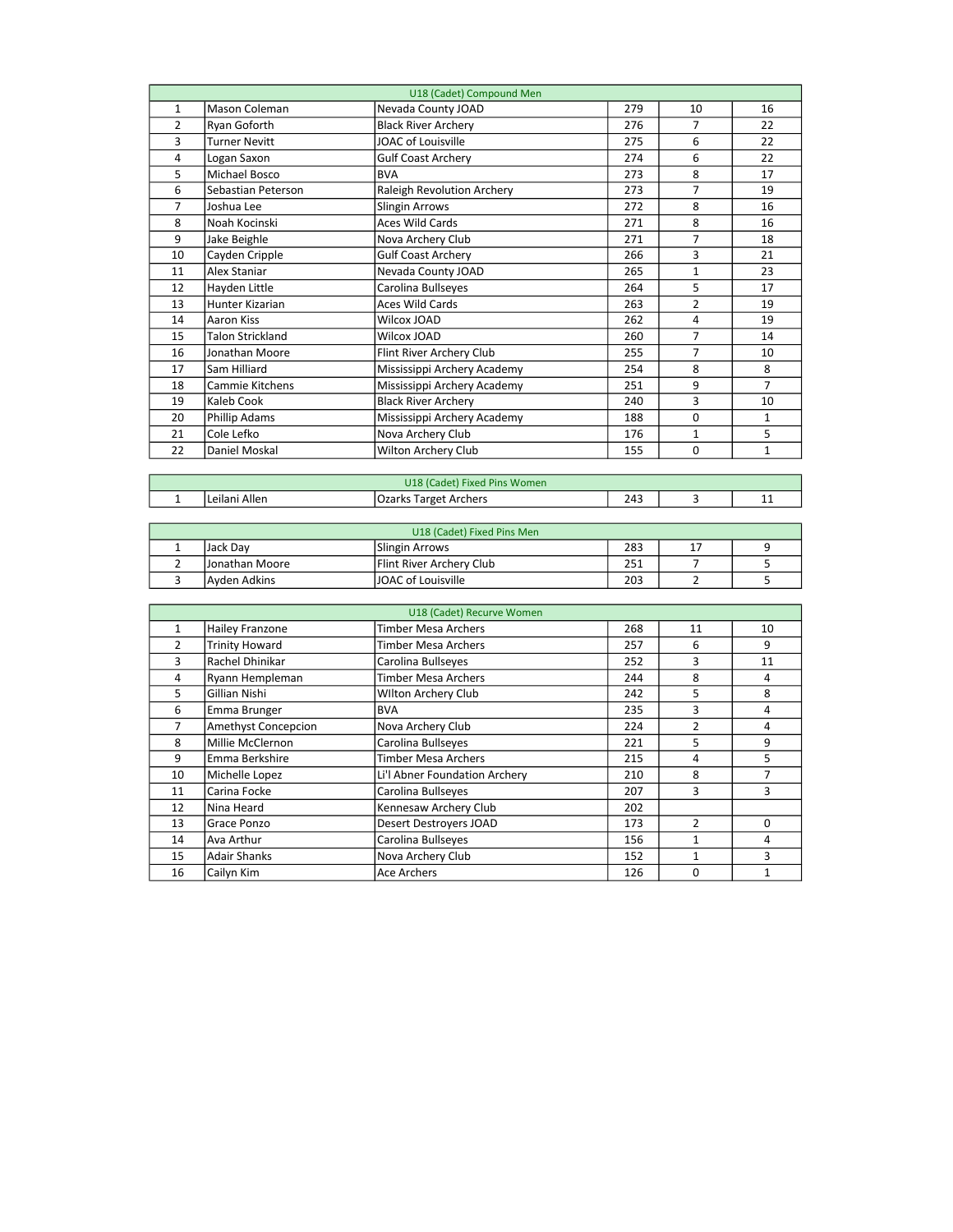|                | U18 (Cadet) Recurve Men |                                 |     |                |                |  |  |  |
|----------------|-------------------------|---------------------------------|-----|----------------|----------------|--|--|--|
| $\mathbf{1}$   | Narain Dowling          | Nova Archery Club               | 265 | 11             | 10             |  |  |  |
| $\overline{2}$ | Keilan Dello Russo      | Wilcox JOAD                     | 253 | 6              | 9              |  |  |  |
| 3              | Jimmy Callahan          | <b>BVA</b>                      | 245 | 5              | 9              |  |  |  |
| $\overline{4}$ | <b>Tyler Clayton</b>    | Raleigh Revolution Archery      | 235 | $\mathbf{1}$   | 10             |  |  |  |
| 5              | Aaron Samuels           | <b>Ace Archers</b>              | 217 | 4              | 8              |  |  |  |
| 6              | Zachary Foth            | Desert Destroyers JOAD          | 207 | $\overline{2}$ | 4              |  |  |  |
| $\overline{7}$ | <b>Matthew Tuttle</b>   | Ace Archers                     | 205 | 3              | $\overline{2}$ |  |  |  |
| 8              | <b>Eric Tudor</b>       | Carolina Bullseyes              | 203 | $\mathbf{1}$   | 6              |  |  |  |
| 9              | <b>Ricky Furgiuele</b>  | <b>BVA</b>                      | 201 | 0              | $\overline{7}$ |  |  |  |
| 10             | Homer Sui               | Carolina Bullseyes              | 200 | $\overline{2}$ | 6              |  |  |  |
| 11             | Santiago Rodriguez      | Li'l Abner Foundation Archery   | 199 | 1              | 5              |  |  |  |
| 12             | Eric Gamble             | Nova Archery Club               | 190 | $\mathbf{1}$   | $\mathbf{1}$   |  |  |  |
| 13             | <b>Andrew Parrish</b>   | <b>Gulf Coast Archery</b>       | 177 | 2              | 4              |  |  |  |
| 14             |                         | Wilton Archery Club             | 168 | $\overline{2}$ | 3              |  |  |  |
|                | MC Raslan               |                                 |     |                |                |  |  |  |
| 15             | Skyler Im               | Carolina Bullseyes              | 162 | 0              | $\overline{2}$ |  |  |  |
| 16             | Ashton Paulson          | <b>Aces Wild Cards</b>          | 148 | $\mathbf{1}$   | $\mathbf{1}$   |  |  |  |
| 17             | James Bessingpas        | Wilcox JOAD                     | 140 | 0              | $\overline{2}$ |  |  |  |
| 18             | Cooper Ogden            | Wilton Archery Club             | 66  | 0              | 0              |  |  |  |
|                |                         |                                 |     |                |                |  |  |  |
|                |                         | <b>Collegiate Barebow Women</b> |     |                |                |  |  |  |
| $\mathbf{1}$   | Cecilia Seiglie         | Li'l Abner Foundation Archery   | 151 | 0              | $\mathbf 1$    |  |  |  |
|                |                         |                                 |     |                |                |  |  |  |
|                |                         | <b>Collegiate Barebow Men</b>   |     |                |                |  |  |  |
| $\mathbf 1$    | James Frojo             | University of Arizona           | 60  | 0              | 0              |  |  |  |
|                |                         |                                 |     |                |                |  |  |  |
|                |                         | <b>Collegiate Recurve Women</b> |     |                |                |  |  |  |
| $\mathbf{1}$   | Kayla Worthy            | University of Arizona           | 211 | 2              | 5              |  |  |  |
|                |                         |                                 |     |                |                |  |  |  |
|                |                         | <b>Collegiate Recurve Men</b>   |     |                |                |  |  |  |
| $\mathbf{1}$   | Ismael Sanchez-Morales  | Univeristy of Arizona           | 222 | 1              | 7              |  |  |  |
|                |                         |                                 |     |                |                |  |  |  |
|                |                         | U15 (Cub) Barebow Women         |     |                |                |  |  |  |
| $\mathbf{1}$   | Aspyn Jordan            | Raleigh Revolution Archery      | 227 | 3              | 6              |  |  |  |
| $\overline{2}$ | <b>Aroob Canales</b>    | Mississippi Archery Academy     | 188 | 4              | 3              |  |  |  |
| 3              | Layla Savage            | <b>Ace Archers</b>              | 188 | $\mathbf{1}$   | 4              |  |  |  |
| $\overline{4}$ | Nina Heege              | Kennesaw Archery Club           | 174 |                |                |  |  |  |
| 5              | Angeline Hamilton       | <b>Island Archers JOAD</b>      | 166 | $\mathbf{1}$   | $\overline{2}$ |  |  |  |
| 6              | Jenna Willsey           | Mississippi Archery Academy     | 160 | 0              | $\mathbf{1}$   |  |  |  |
| $\overline{7}$ | Daphne George           | X10 Archery                     | 137 | 0              | 0              |  |  |  |
| 8              | <b>Addison Hicks</b>    | <b>Gulf Coast Archery</b>       | 130 | $\mathbf{1}$   | $\mathbf{1}$   |  |  |  |
| 9              | Ares Skuce              | Raleigh Revolution Archery      | 112 | $\overline{2}$ | $\mathbf{1}$   |  |  |  |
| 10             | Abby Grimsley           | Carolina Bullseyes              | 112 | 0              | $\mathbf{1}$   |  |  |  |
| 11             | Lydia Janus             | Mississippi Archery Academy     | 107 | 0              | $\mathbf{1}$   |  |  |  |
| 12             | Kate Bell               | Nova Archery Club               | 98  | $\mathbf{1}$   | 0              |  |  |  |
| 13             | Rebeca Pontes           | Carolina Bullseyes              | 31  | 0              | $\mathbf 0$    |  |  |  |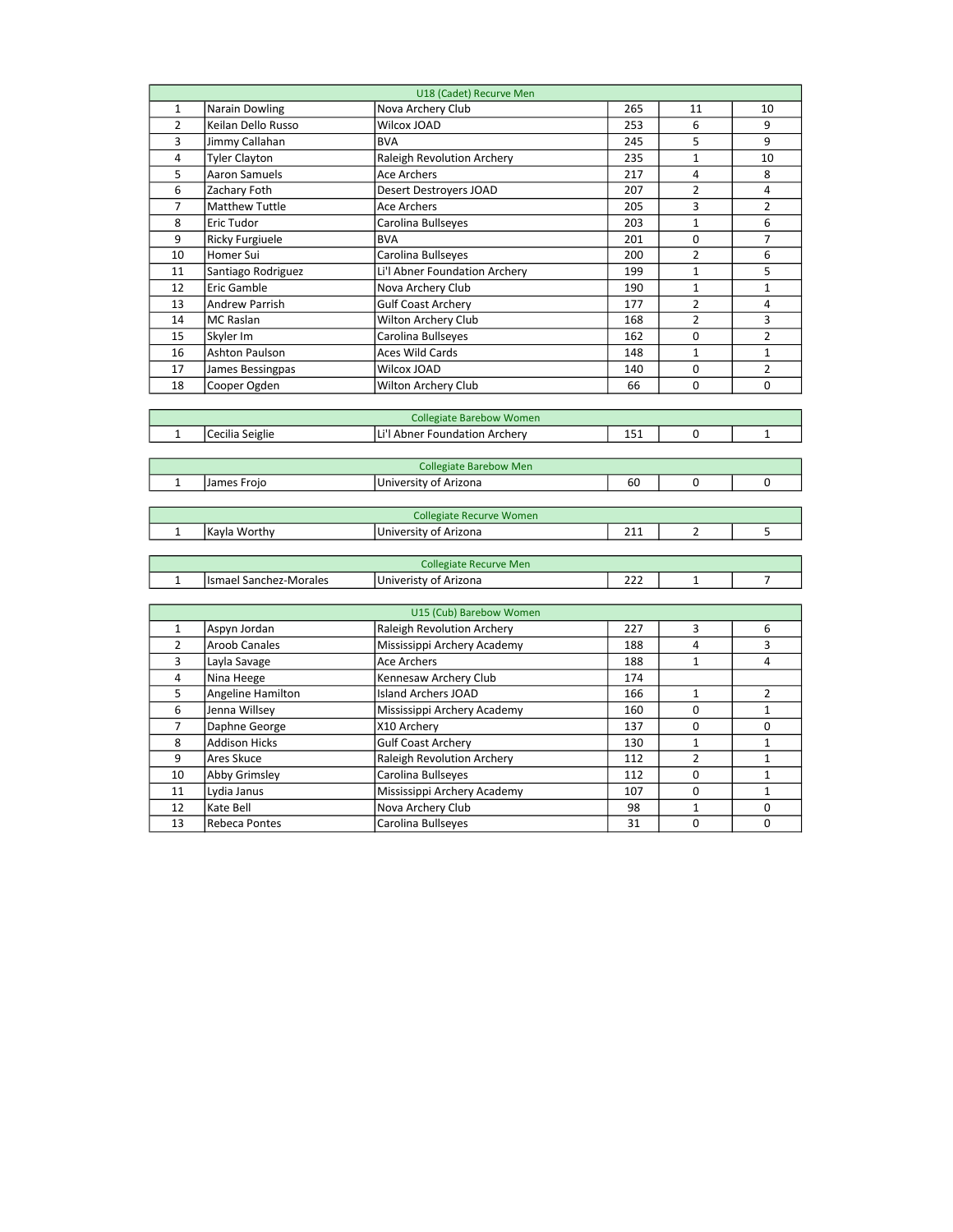| U15 (Cub) Barebow Men |                       |                                   |     |                |                |  |  |
|-----------------------|-----------------------|-----------------------------------|-----|----------------|----------------|--|--|
| $\mathbf{1}$          | Luca Quisumbing       | <b>Raleigh Revolution Archery</b> | 234 | 3              | 5.             |  |  |
| $\overline{2}$        | <b>Isaac Hammons</b>  | <b>Raleigh Revolution Archery</b> | 228 | 3              | 11             |  |  |
| 3                     | Caelen Scoggins       | Carolina Bullseyes                | 215 | 3              | 6              |  |  |
| 4                     | <b>Richard Pan</b>    | <b>Raleigh Revolution Archery</b> | 209 | 1              | 5.             |  |  |
| 5                     | <b>Dristan Groupe</b> | Wilcox JOAD                       | 193 | 4              | 3              |  |  |
| 6                     | Nevar Lewis           | JOAC of Louisville                | 189 | 4              | $\mathbf{1}$   |  |  |
| 7                     | Cy Bombard            | <b>Raleigh Revolution Archery</b> | 185 | $\Omega$       | 6              |  |  |
| 8                     | Alexander Haywood     | Nova Archery Club                 | 177 | 1              | 3              |  |  |
| 9                     | Loki King             | <b>Raleigh Revolution Archery</b> | 145 | 1              | 4              |  |  |
| 10                    | Lukas Rios            | Li'l Abner Foundation Archery     | 141 | 3              | $\overline{2}$ |  |  |
| 11                    | Cameron Winn          | Carolina Bullseyes                | 134 | 0              | 3              |  |  |
| 12                    | Elijah Wicker         | <b>Gulf Coast Archery</b>         | 126 | 0              | $\mathcal{P}$  |  |  |
| 13                    | Zachary Park          | Nova Archery Club                 | 118 | $\overline{2}$ |                |  |  |
| 14                    | Scott Morden          | Carolina Bullseyes                | 87  | $\Omega$       | 3              |  |  |
| 15                    | <b>Arvand Fiske</b>   | Nova Archery Club                 | 54  | 0              | 1              |  |  |
| 16                    | <b>William George</b> | X10 Archery                       | 48  | 0              | 0              |  |  |

|   | U15 (Cub) Basic Compound Women |                      |     |  |  |  |  |  |  |
|---|--------------------------------|----------------------|-----|--|--|--|--|--|--|
|   | Melanie Mangus                 | Wilcox JOAD          | 191 |  |  |  |  |  |  |
|   | Mercedes Manel                 | CU Archery JOAD Club | 144 |  |  |  |  |  |  |
|   | Ally King                      | JOAC of Louisville   | 143 |  |  |  |  |  |  |
|   | Sophie Gasyna                  | CU Archery JOAD Club | 126 |  |  |  |  |  |  |
|   | Rose Garrett                   | JOAC of Louisville   | 121 |  |  |  |  |  |  |
| 6 | Alina Bijoy                    | CU Archery JOAD Club | 111 |  |  |  |  |  |  |
|   | Lydia Heren                    | CU Archery JOAD Club | 108 |  |  |  |  |  |  |
| 8 | Allison Brown                  | CU Archery JOAD Club | 103 |  |  |  |  |  |  |

| U15 (Cub) Basic Compound Men |                           |     |  |  |  |  |  |
|------------------------------|---------------------------|-----|--|--|--|--|--|
| <b>Bricyn Meese</b>          | <b>JOAC of Louisville</b> | 206 |  |  |  |  |  |
| <b>Grayson Parks</b>         | <b>JOAC of Louisville</b> | 205 |  |  |  |  |  |
| lSriharish Kannon            | CU Archery JOAD Club      | 199 |  |  |  |  |  |
| Mason Fanning                | ICU Archery JOAD Club     | 198 |  |  |  |  |  |

| U15 (Cub) Compound Women |                        |                                   |     |                |    |  |  |
|--------------------------|------------------------|-----------------------------------|-----|----------------|----|--|--|
|                          | Ella Ramey             | <b>Every Arrow Counts Archery</b> | 286 |                |    |  |  |
| $\overline{2}$           | Breea Holman           | Full Curl Archery                 | 273 | 6              | 20 |  |  |
| 3                        | Veronica Walker        | <b>Hoover Parks and Rec</b>       | 266 | 6              | 20 |  |  |
| 4                        | Sarafina Galinac       | <b>Nocking Point Archers</b>      | 261 | $\overline{2}$ | 17 |  |  |
| 5                        | Mirandah Branson       | <b>Ozarks Target Archers</b>      | 254 | $\overline{2}$ | 15 |  |  |
| 6                        | Milehya McQuay         | Flint River Archery Club          | 253 | 6              | 15 |  |  |
| 7                        | Kaylee Kokko           | Wilcox JOAD                       | 253 |                | 20 |  |  |
| 8                        | Katie Ettinger         | Flint River Archery Club          | 250 |                | 21 |  |  |
| 9                        | Maliah McCool          | <b>Ozarks Target Archers</b>      | 249 | $\overline{2}$ | 13 |  |  |
| 10                       | <b>Alexis Hewitt</b>   | <b>BVA</b>                        | 237 | $\mathfrak z$  | 11 |  |  |
| 11                       | <b>Becky Bonar</b>     | <b>Black River Archery</b>        | 226 |                | 14 |  |  |
| 12                       | Sarah Clemen           | Flint River Archery Club          | 208 |                | 4  |  |  |
| 13                       | <b>Hailey Sullivan</b> | Flint River Archery Club          | 195 | 3              | 5  |  |  |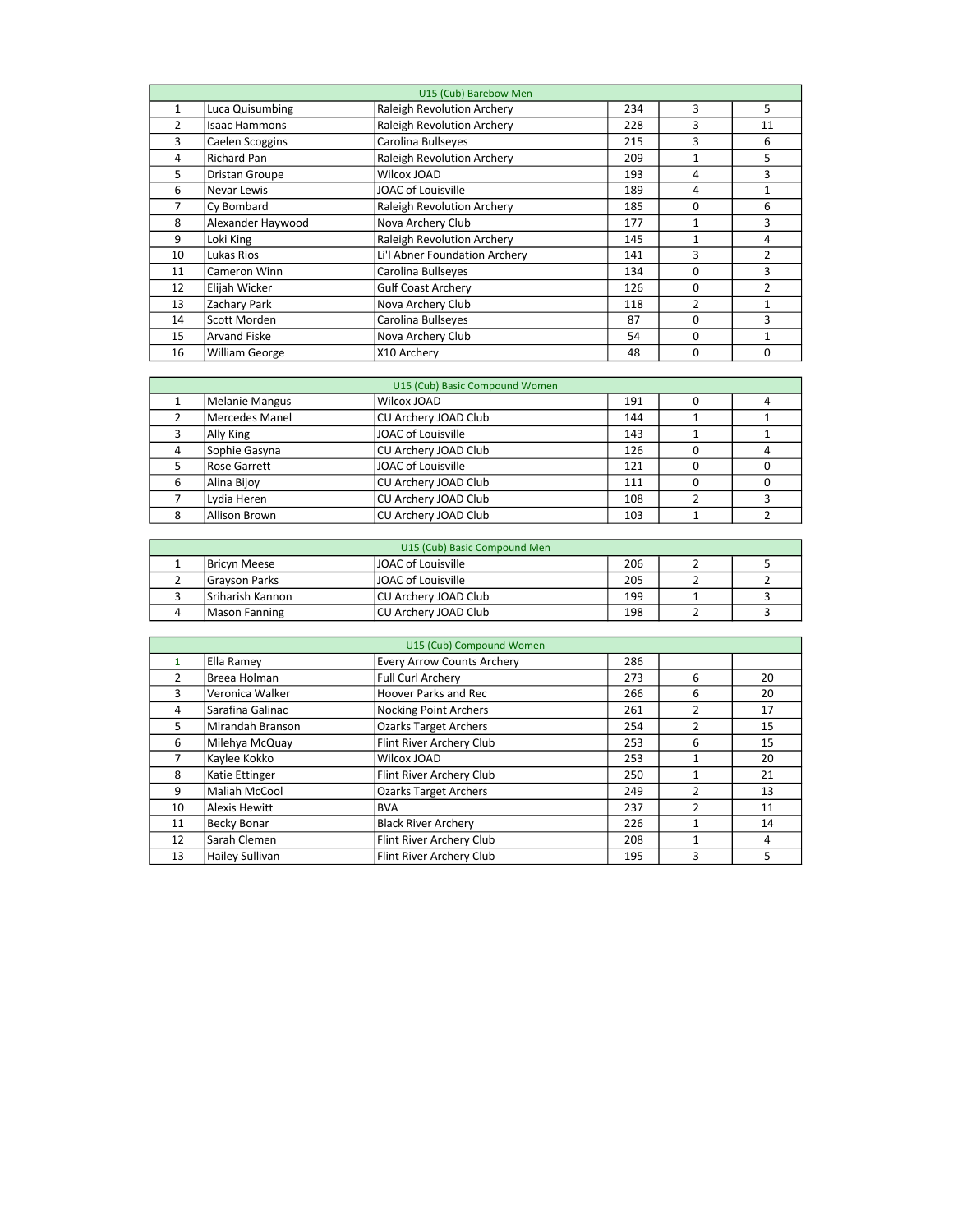| U15 (Cub) Compound Men |                        |                               |     |                |                |  |  |
|------------------------|------------------------|-------------------------------|-----|----------------|----------------|--|--|
| $\mathbf{1}$           | Cash Moffett           | Slingin Arrows                | 271 | 3              | 24             |  |  |
| $\overline{2}$         | Neil Daigle            | Carolina Bullseyes            | 261 | 4              | 22             |  |  |
| 3                      | Hayden Bradley         | Hoover Parks and Rec          | 261 | 3              | 17             |  |  |
| 4                      | Corbin Ott             | Nocking Point Archers         | 256 | 11             | $\overline{7}$ |  |  |
| 5                      | Bo Haubrich            | Flint River Archery Club      | 250 | 2              | 14             |  |  |
| 6                      | Isaiah Rigsby          | The Arrow Shop Club           | 249 | 2              | 18             |  |  |
| 7                      | Travis Johnson         | <b>Gulf Coast Archery</b>     | 229 | 0              | 6              |  |  |
| 8                      | <b>Anand Patel</b>     | Mississippi Archery Academy   | 227 | 3              | 6              |  |  |
| 9                      | Carl Brooks            | Mississippi Archery Academy   | 208 | $\overline{2}$ | 7              |  |  |
| 9                      | Sebastian T Jane       | Li'l Abner Foundation Archery | 177 | 1              | $\mathcal{P}$  |  |  |
| 11                     | <b>Blaze Parmenter</b> | Nevada County JOAD            | 164 | $\Omega$       | 4              |  |  |
| 12                     | Michael Plofchan       | Nova Archery Club             | 157 | 1              | 0              |  |  |
| 13                     | Daniel Costanzo        | Wilton Archery Club           | 154 | 1              |                |  |  |
| 14                     | <b>Benjamin Manuel</b> | CU Archery JOAD Club          | 131 | 1              | $\mathcal{P}$  |  |  |
| 15                     | Eamonn Ferguson        | Wilton Archery Club           | 64  | $\Omega$       |                |  |  |

|   | U15 (Cub) Fixed Pins Women |                              |     |    |    |  |  |  |  |
|---|----------------------------|------------------------------|-----|----|----|--|--|--|--|
|   | Odessa Cornick             | Flint River Archery Club     | 279 | 14 | 11 |  |  |  |  |
|   | Gracelyn Sinclair          | Slingin Arrows               | 271 | 10 | 11 |  |  |  |  |
|   | Milehya McQuay             | Flint River Archery Club     | 271 | q  | 14 |  |  |  |  |
|   | Julianna McCool            | <b>Ozarks Target Archers</b> | 267 |    | 24 |  |  |  |  |
|   | Katie Ettinger             | Flint River Archery Club     | 249 |    | 12 |  |  |  |  |
| 6 | Naomi Eisenmann            | Flint River Archery Club     | 238 | 6  |    |  |  |  |  |
|   | <b>Catherine Bassinger</b> | <b>Ozarks Target Archers</b> | 223 |    |    |  |  |  |  |
| 8 | Hailey Sullivan            | Flint River Archery Club     | 207 | ∍  | ∍  |  |  |  |  |

| U15 (Cub) Fixed Pins Men |                    |                              |     |  |   |  |  |
|--------------------------|--------------------|------------------------------|-----|--|---|--|--|
|                          | lSam Dort          | <b>Ozarks Target Archers</b> | 260 |  | ᆠ |  |  |
|                          | Thomas Bassinger   | <b>Ozarks Target Archers</b> | 229 |  |   |  |  |
|                          | <b>Bo Haubrich</b> | Flint River Archery Club     | 228 |  |   |  |  |

|               | U15 (Cub) Recurve Women |                               |     |                |                |  |  |  |  |
|---------------|-------------------------|-------------------------------|-----|----------------|----------------|--|--|--|--|
| 1             | <b>Riley Adams</b>      | Mississippi Archery Academy   | 260 | 5              | 15             |  |  |  |  |
| $\mathcal{P}$ | Payton Valandra         | Timber Mesa Archers           | 222 | 5              | 5              |  |  |  |  |
| 3             | Bella Douglas           | Mississippi Archery Academy   | 218 | 3              | 4              |  |  |  |  |
| 4             | Sophia Brunger          | <b>BVA</b>                    | 211 | 1              | 5              |  |  |  |  |
| 5             | Rebecca Wu              | Nova Archery Club             | 183 | 1              | 5              |  |  |  |  |
| 6             | Abbie Aguilar           | Carolina Bullseyes            | 178 | 1              | $\mathcal{P}$  |  |  |  |  |
| 7             | Asha Gentry             | Carolina Bullseyes            | 163 | $\overline{2}$ |                |  |  |  |  |
| 8             | Abinaya Srinivajan      | Carolina Bullseyes            | 158 | 3              | 4              |  |  |  |  |
| 9             | Sophia Patron           | <b>Gulf Coast Archery</b>     | 152 | $\Omega$       | 3              |  |  |  |  |
| 10            | Briana Mercado          | Carolina Bullseyes            | 139 |                | $\mathfrak{p}$ |  |  |  |  |
| 11            | Gabi Crouch             | <b>Aces Wild Cards</b>        | 134 | 1              | 3              |  |  |  |  |
| 12            | Chris Crane             | Carolina Bullseyes            | 130 |                | 4              |  |  |  |  |
| 13            | Marley Alvarez          | Li'l Abner Foundation Archery | 104 | 1              | $\Omega$       |  |  |  |  |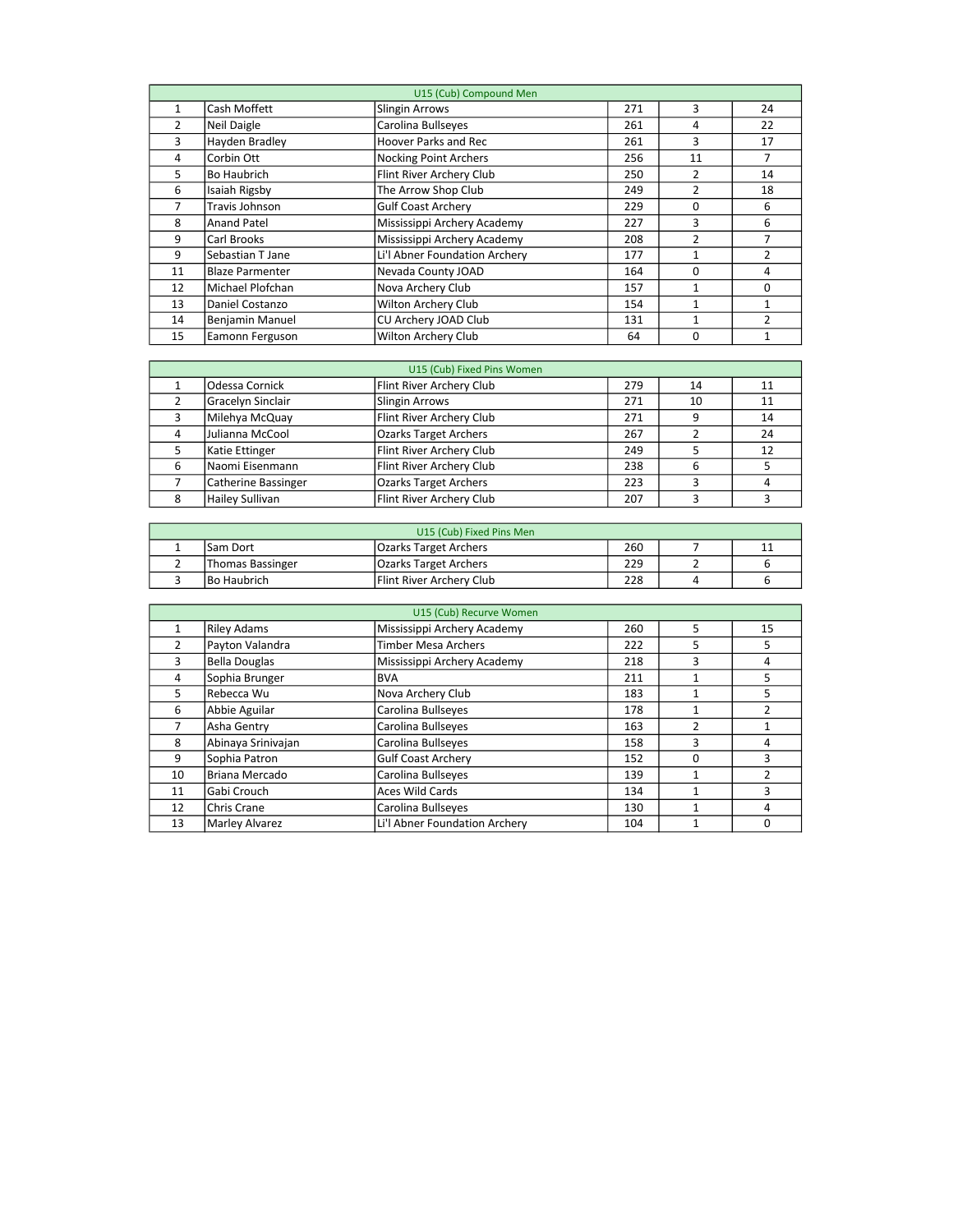|    | U15 (Cub) Recurve Men |                       |     |   |   |  |  |  |
|----|-----------------------|-----------------------|-----|---|---|--|--|--|
|    | <b>Elliott Bates</b>  | Carolina Bullseyes    | 240 | 3 | 8 |  |  |  |
| 2  | Gryffyn Jones         | IBVA                  | 229 |   | 3 |  |  |  |
| 3  | Noah Rosado           | Carolina Bullseyes    | 226 | 5 |   |  |  |  |
| 4  | Victor Coquelz        | Carolina Bullseyes    | 207 | O | 6 |  |  |  |
| 5  | Quinn Bennett         | Carolina Bullseyes    | 193 | 2 | 4 |  |  |  |
| 6  | Alex Bouyounan        | Carolina Bullseyes    | 190 | 3 | 4 |  |  |  |
| 7  | Eric Cooper           | Carolina Bullseyes    | 162 | 3 | 3 |  |  |  |
| 8  | Keion Walton          | Carolina Bullseyes    | 68  | 0 |   |  |  |  |
| 9  | Aryan Bhadoria        | Kennesaw Archery Club | 63  |   |   |  |  |  |
| 10 | <b>Rory Givens</b>    | Kennesaw Archery Club | 22  |   |   |  |  |  |

|   | $\sim$<br>r) Barebow Women<br>"Junior"<br>UZ. |                                             |                     |  |  |  |  |
|---|-----------------------------------------------|---------------------------------------------|---------------------|--|--|--|--|
| - | Shadow<br>ı Mac                               | ' Academv<br><b>IMississippi</b><br>Archery | $\sim$ $\sim$<br>ᆠᄼ |  |  |  |  |

| U21 (Junior) Barebow Men |                    |                             |     |  |  |  |  |  |
|--------------------------|--------------------|-----------------------------|-----|--|--|--|--|--|
|                          | Nathan Jones       | IX10 Archery                | 213 |  |  |  |  |  |
|                          | <b>Dhruy Patel</b> | Mississippi Archery Academy | 196 |  |  |  |  |  |
|                          | Caleb Reed         | IX10 Archery                | 116 |  |  |  |  |  |

|    | U21 (Junior) Compound Women |                               |     |    |    |  |  |  |
|----|-----------------------------|-------------------------------|-----|----|----|--|--|--|
|    | <b>Emily Moore</b>          | Oklahoma Redhawk Archery Team | 282 | 10 | 19 |  |  |  |
| 2  | Jerika Branson              | <b>Ozarks Target Archers</b>  | 279 | 10 | 19 |  |  |  |
| 3  | <b>Madison Stubbs</b>       | Oklahoma Redhawk Archery Team | 272 | 8  | 14 |  |  |  |
| 4  | Kate Carstens               | Wilcox JOAD                   | 272 | 3  | 26 |  |  |  |
| 5  | Ashlyn Augustine            | Oklahoma Redhawk Archery Team | 270 | 6  | 18 |  |  |  |
| 6  | Kelley Reuter               | Desert Destroyers JOAD        | 269 | 8  | 15 |  |  |  |
|    | Alina Full                  | <b>Gulf Coast Archery</b>     | 264 | 4  | 18 |  |  |  |
| 8  | Elizabeth Lonsway           | <b>Desert Destroyers JOAD</b> | 256 | 5  | 15 |  |  |  |
| q  | Ciara Garcia                | Wilton Archery Club           | 250 | ำ  | 15 |  |  |  |
| 10 | Olivia Haas                 | Wilcox JOAD                   | 176 | 0  |    |  |  |  |

| U21 (Junior) Compound Men |                   |                               |     |  |    |  |  |  |
|---------------------------|-------------------|-------------------------------|-----|--|----|--|--|--|
|                           | Colton Ingersoll  | Oklahoma Redhawk Archery Team | 280 |  | 16 |  |  |  |
|                           | lConnor Mercer    | l Ace Archers                 | 268 |  |    |  |  |  |
|                           | Uian Sen Crouch   | lAces Wild Cards              | 227 |  |    |  |  |  |
|                           | Alejandro Ramirez | Kennesaw Archery Club         | 223 |  |    |  |  |  |

| U21 (Junior) Recurve Women |                       |     |  |  |  |  |  |
|----------------------------|-----------------------|-----|--|--|--|--|--|
| Karen Kong                 | Carolina Bullseves    | 207 |  |  |  |  |  |
| Raeeun Kim                 | Carolina Bullseves    | 185 |  |  |  |  |  |
| Megan Bender               | Nocking Point Archers | 110 |  |  |  |  |  |

| U21 (Junior) Recurve Men |                      |                    |     |    |    |  |  |  |
|--------------------------|----------------------|--------------------|-----|----|----|--|--|--|
|                          | <b>Shane Sekuler</b> | l Ace Archers      | 267 |    |    |  |  |  |
|                          | Nathan Wilson        | lAce Archers       | 259 | 11 |    |  |  |  |
|                          | Tony Lam             | IX10 Archerv       | 242 |    |    |  |  |  |
|                          | Alex Harrison        | Nova Archery Club  | 236 |    | 10 |  |  |  |
|                          | lColby Reid          | Carolina Bullseyes | 190 |    |    |  |  |  |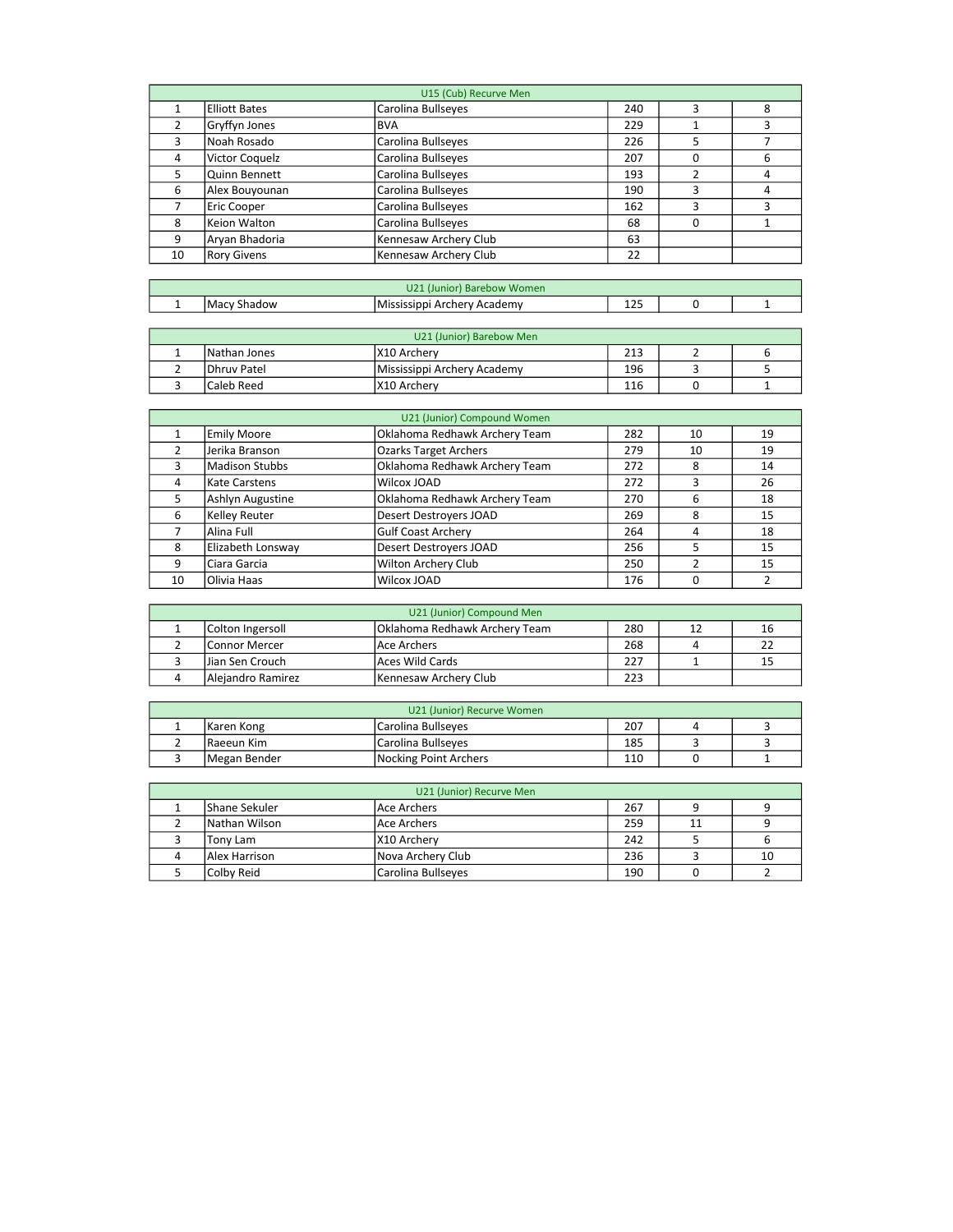| 50+ (Master) Barebow Women |                 |               |     |  |  |  |  |  |
|----------------------------|-----------------|---------------|-----|--|--|--|--|--|
|                            | Xuemei Zhong    | l Ace Archers | 192 |  |  |  |  |  |
|                            | Sherrill Andrea | IX10 Archery  | 155 |  |  |  |  |  |
|                            | Nancy Foley     | IX10 Archerv  | 119 |  |  |  |  |  |

|   | 50+ (Master) Barebow Men |                                   |     |   |   |  |  |  |
|---|--------------------------|-----------------------------------|-----|---|---|--|--|--|
|   | Buddy Martin             | <b>Gulf Coast Archery</b>         | 236 |   |   |  |  |  |
|   | David Crouch             | <b>Aces Wild Cards</b>            | 222 |   |   |  |  |  |
|   | Khalid Chaudhry          | <b>Aces Wild Cards</b>            | 214 |   |   |  |  |  |
| 4 | Kurt Anderson            | <b>Empty Quiver Archery</b>       | 206 |   |   |  |  |  |
|   | <b>Rich Potting</b>      | <b>Empty Quiver Archery</b>       | 206 |   | 6 |  |  |  |
| 6 | Scotty Beach             | Mississippi Archery Academy       | 202 | 4 |   |  |  |  |
|   | Larry Proteau            | <b>Raleigh Revolution Archery</b> | 183 |   |   |  |  |  |
| 8 | Ibrahim Canales          | Mississippi Archery Academy       | 172 |   |   |  |  |  |
|   | Levi Crespin             | <b>Empty Quiver Archery</b>       | 167 |   |   |  |  |  |

| 50+ (Master) Compound Women |                   |                               |     |  |    |
|-----------------------------|-------------------|-------------------------------|-----|--|----|
|                             | Stacey Goodwin    | Oklahoma Redhawk Archery Team | 270 |  |    |
|                             | lCavtie Belzner   | Timber Mesa Archers           | 266 |  | 20 |
|                             | Kelli Blair       | The Arrow Shop Club           | 263 |  | 19 |
|                             | Mary Ellen Minyon | <b>Gulf Coast Archerv</b>     | 223 |  |    |

| 50+ (Master) Compound Men |                               |     |    |    |  |  |
|---------------------------|-------------------------------|-----|----|----|--|--|
| David Kiss                | Wilcox JOAD                   | 276 |    |    |  |  |
| Joseph Goodwin            | Oklahoma Redhawk Archery Team | 273 |    |    |  |  |
| Doug Adkins               | JOAC of Louisville            | 261 |    | 15 |  |  |
| <b>Scott Emerv</b>        | Black River Archery           | 257 | 11 |    |  |  |
| Mike Bakic                | l Full Curl Archerv           | 253 |    | 18 |  |  |
| Bryan Moss                | <b>Gulf Coast Archery</b>     | 248 |    | 16 |  |  |

| 50+ (Master) Recurve Women |                          |                        |     |  |  |  |
|----------------------------|--------------------------|------------------------|-----|--|--|--|
| <b>.</b>                   | Diana LaBeau             | Desert Destroyers JOAD | 239 |  |  |  |
|                            | Catherine Botsford-Milne | l Ace Archers          | 234 |  |  |  |

|   | 50+ (Master) Recurve Men |                               |     |   |  |  |  |
|---|--------------------------|-------------------------------|-----|---|--|--|--|
|   | David Gran               | Kennesaw Archery Club         | 250 |   |  |  |  |
|   | Jacques Cote             | Ace Archers                   | 244 | 6 |  |  |  |
|   | Alan Antolinez           | Li'l Abner Foundation Archery | 233 | 6 |  |  |  |
|   | Lawrence Brady           | Desert Destroyers JOAD        | 226 | 4 |  |  |  |
|   | John Fiske               | Nova Archery Club             | 224 | 6 |  |  |  |
| 6 | Dean Heibert             | JOAC of Louisville            | 208 | 4 |  |  |  |
|   | <b>Elliott Thompson</b>  | lAce Archers                  | 208 |   |  |  |  |
|   | lSteven Wu               | Nova Archery Club             | 157 |   |  |  |  |

|    |                      | <b>Senior Barebow Women</b>       |     |   |          |
|----|----------------------|-----------------------------------|-----|---|----------|
| 1  | Kay Earls            | <b>Empty Quiver Archery</b>       | 257 | 3 | 17       |
| 2  | Amy Rayner-Cooley    | <b>Aces Wild Cards</b>            | 239 | 4 | 8        |
| 3  | Kathy Chung          | <b>Empty Quiver Archery</b>       | 231 | n | 8        |
| 4  | <b>Robin Parrish</b> | <b>Gulf Coast Archery</b>         | 230 | 4 | 6        |
| 5  | Stephanie Cesa       | <b>Ace Archers</b>                | 224 | 3 | 9        |
| 6  | Jasmin Full          | <b>Gulf Coast Archery</b>         | 220 | 1 | 4        |
| 7  | Lexy Helmes          | <b>Aces Wild Cards</b>            | 208 |   | 5        |
| 8  | Callie Fields        | X10 Archery                       | 203 | 2 | 6        |
| 9  | Anna Cantrell        | <b>Raleigh Revolution Archery</b> | 183 | 1 | 6        |
| 10 | Jarfa Ashrafi        | Nova Archery Club                 | 161 | 1 | 6        |
| 11 | Julia Cruz           | X10 Archery                       | 132 | 0 |          |
| 12 | Alyzabeth Barbalace  | Oklahoma Redhawk Archery Team     | 118 | 0 | $\Omega$ |
| 13 | Kiara Candelaria     | Nova Archery Club                 | 89  | 0 |          |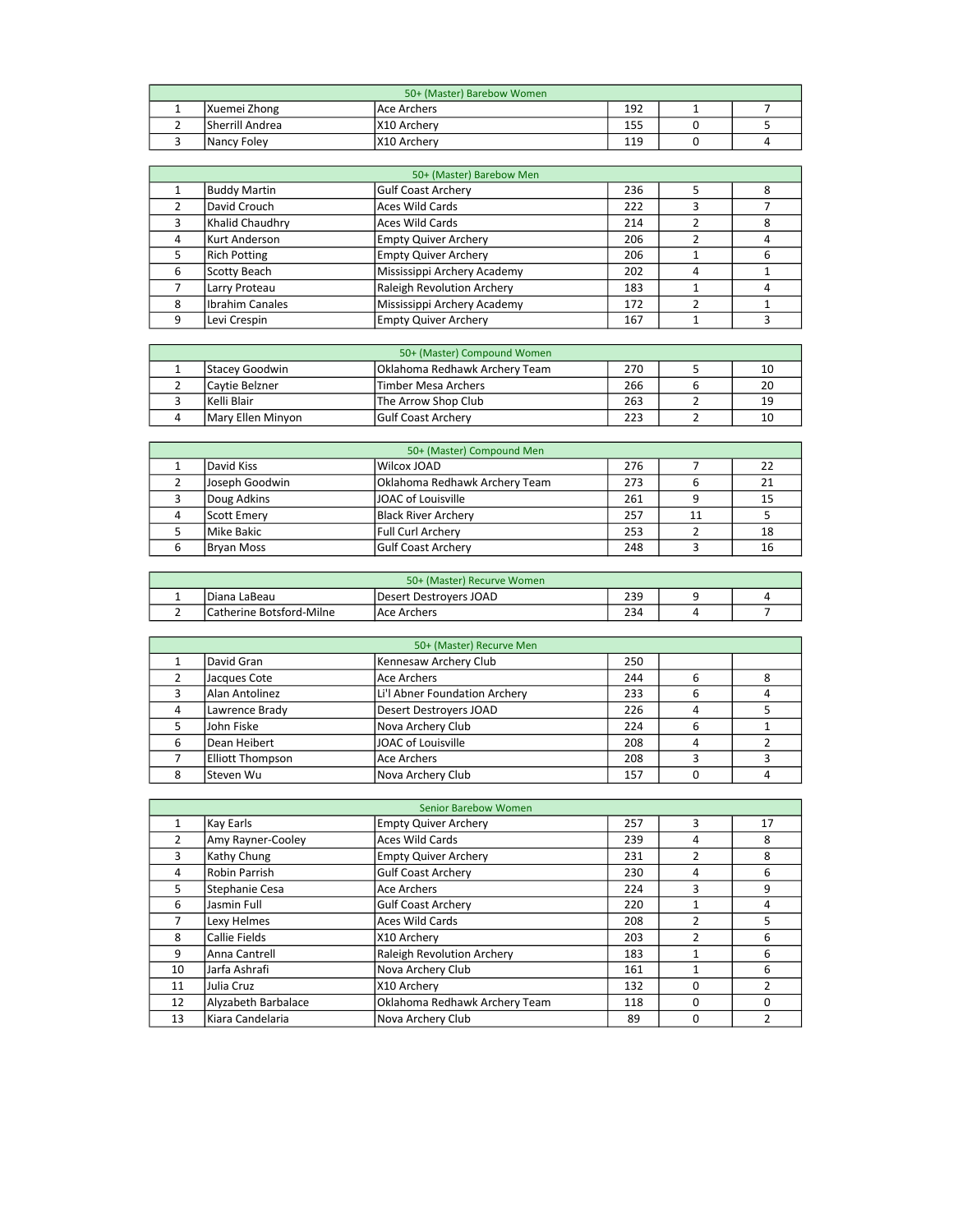|                | <b>Senior Barebow Men</b> |                               |     |                |                |  |  |
|----------------|---------------------------|-------------------------------|-----|----------------|----------------|--|--|
| $\mathbf{1}$   | Rob McGovern              | <b>Empty Quiver Archery</b>   | 230 | 4              | 5              |  |  |
| $\overline{2}$ | Jason Douglas             | Mississippi Archery Academy   | 190 | 0              | 7              |  |  |
| 3              | Shawn King                | Raleigh Revolution Archery    | 189 | 3              | $\overline{2}$ |  |  |
| 4              | Aaron Jordan              | Raleigh Revolution Archery    | 180 | 3              | $\overline{2}$ |  |  |
| 5              | Jeff Chung                | <b>Empty Quiver Archery</b>   | 169 | 0              | 5              |  |  |
| 6              | Rayniel Cruz              | X10 Archery                   | 154 | 2              | 1              |  |  |
|                |                           |                               |     |                |                |  |  |
|                | Senior Basic Compound Men |                               |     |                |                |  |  |
| $\mathbf{1}$   | Abel Hernandez            | Li'l Abner Foundation Archery | 175 | $\overline{2}$ | 5              |  |  |
|                |                           |                               |     |                |                |  |  |
|                |                           | Senior Compound Women         |     |                |                |  |  |
| $\mathbf{1}$   | Laura Strickland          | Raleigh Revolution Archery    | 285 | 15             | 15             |  |  |
| $\overline{2}$ | Tiffany Lam               | Oklahoma Redhawk Archery Team | 276 | 10             | 18             |  |  |
| 3              | Melody Seda               | Carolina Bullseyes            | 262 | 5              | 15             |  |  |
|                |                           |                               |     |                |                |  |  |
|                |                           | Senior Compound Men           |     |                |                |  |  |
| $\mathbf{1}$   | Alex Becker               | <b>Empty Quiver Archery</b>   | 289 | 20             | 9              |  |  |
| $\overline{2}$ | Josh Matteson             | Kennesaw Archery Club         | 288 |                |                |  |  |

|    | Josh Matteson         | Kennesaw Archery Club             | 288 |    |    |
|----|-----------------------|-----------------------------------|-----|----|----|
| 3  | John Eby              | Full Curl Archery                 | 284 | 14 | 16 |
| 4  | Kent Kizarian         | <b>Aces Wild Cards</b>            | 278 | 8  | 22 |
| 5  | Jerry Bullock         | Wilcox JOAD                       | 275 | 10 | 15 |
| 6  | <b>Ron Daniels</b>    | <b>Black River Archery</b>        | 275 | 9  | 17 |
|    | <b>Brian Ott</b>      | <b>Nocking Point Archers</b>      | 273 |    | 21 |
| 8  | Adam Trubiano         | <b>Ace Archers</b>                | 273 | 4  | 25 |
| 9  | Jason Silverman       | <b>Raleigh Revolution Archery</b> | 272 | 6  | 21 |
| 10 | Nick Peterson         | Raleigh Revolution Archery        | 270 |    | 18 |
| 11 | Nick Luzius           | <b>Nocking Point Archers</b>      | 269 | 4  | 22 |
| 12 | <b>Tom Remaklus</b>   | <b>Full Curl Archery</b>          | 266 | 8  | 18 |
| 13 | Shaun Jensen          | Full Curl Archery                 | 264 | 3  | 19 |
| 14 | <b>Gregory Dudley</b> | Wilcox JOAD                       | 242 | 2  | 17 |
| 15 | David Gruner          | Kennesaw Archery Club             | 234 |    |    |

|   | <b>Senior Recurve Women</b> |                              |     |   |   |  |  |
|---|-----------------------------|------------------------------|-----|---|---|--|--|
|   | McKenna Cooley              | Aces Wild Cards              | 252 |   | 8 |  |  |
|   | Evangeline Christel         | <b>Empty Quiver Archery</b>  | 252 | ь |   |  |  |
|   | Olivia Houck                | <b>Nocking Point Archers</b> | 241 | 6 |   |  |  |
|   | <b>Allison Brody</b>        | Nova Archery Club            | 208 |   |   |  |  |
|   | <b>Emily Walters</b>        | Nova Archery Club            | 204 |   |   |  |  |
| 6 | Amanda Harris               | JOAC of Louisville           | 181 |   |   |  |  |
|   | Julie Phillips              | Nova Archery Club            | 134 |   |   |  |  |
|   | Jessica Dutra               | Nova Archery Club            | 92  |   |   |  |  |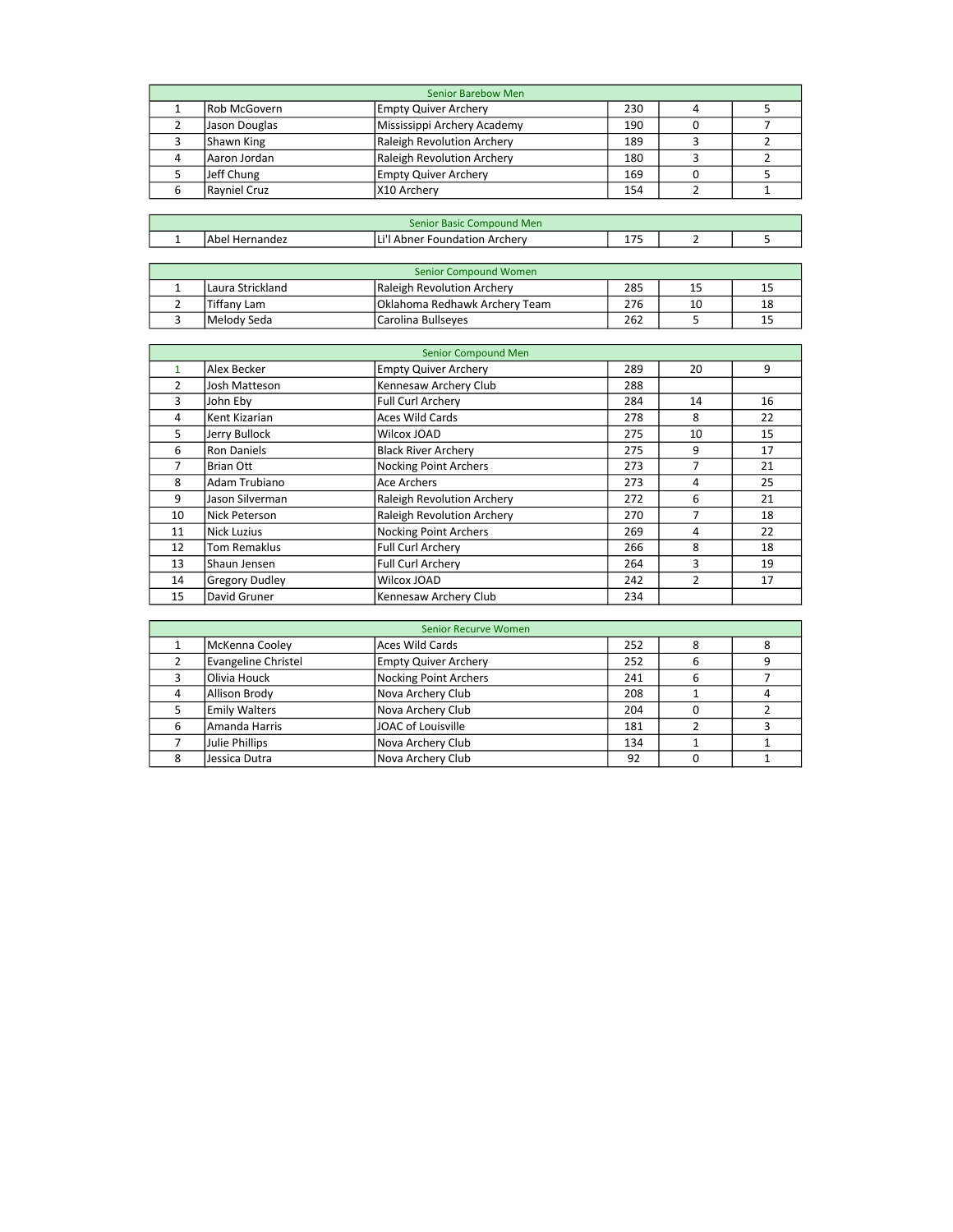|                     |                                  | <b>Senior Recurve Men</b>              |            |              |                |
|---------------------|----------------------------------|----------------------------------------|------------|--------------|----------------|
| 1                   | <b>Ted Holland</b>               | <b>Empty Quiver Archery</b>            | 287        | 22           | 9              |
| 2                   | Randy Kettelhut                  | <b>Timber Mesa Archers</b>             | 285        | 16           | 13             |
| 3                   | Cameron Hetzler                  | Carolina Bullseyes                     | 239        | 6            | 9              |
| 4                   | Tri Ngo                          | X10 Archery                            | 230        | 3            | 12             |
| 5                   | Rob Morton                       | Kennesaw Archery Club                  | 223        |              |                |
| 6                   | Hassan Aulaian                   | Carolina Bullseyes                     | 217        | 1            | 8              |
| 7                   | Anuj Modi                        | Nova Archery Club                      | 212        | 2            | 5              |
| 8                   | Jeremy Leung                     | Nova Archery Club                      | 208        | 2            | 4              |
| 9                   | Andrew Nixon                     | Nova Archery Club                      | 206        | 3            | 3              |
|                     |                                  |                                        |            |              |                |
|                     |                                  | Yeoman Barebow Women                   |            |              |                |
| 1                   | Harper Blaylock                  | <b>Aces Wild Cards</b>                 | 219        | 1            | 9              |
| $\overline{2}$      | <b>Tammy Nguyen</b>              | <b>Gulf Coast Archery</b>              | 191        | 1            | $\overline{2}$ |
| 3                   | <b>Finleigh Moffett</b>          | <b>Slingin Arrows</b>                  | 128        | 1            | $\overline{2}$ |
|                     |                                  |                                        |            |              |                |
|                     |                                  | <b>Yeoman Barebow Men</b>              |            |              |                |
| 1                   | Conner Fether                    | Tri-State Hawkeyes JOAD                | 263        | 7            | 12             |
| $\overline{2}$      | Gade Melone                      | <b>Island Archers JOAD</b>             | 212        | 1            | 10             |
| 3                   | Prahaas Kodumuri                 | <b>JOAC of Louisville</b>              | 201        | 2            | 5              |
| 4                   | Luke West                        | JOAC of Louisville                     | 171        | $\mathbf{1}$ | 4              |
|                     |                                  |                                        |            |              |                |
|                     |                                  | Yeoman Basic Compound Women            |            |              |                |
| $\mathbf{1}$        | Norah Clemen                     | Flint River Archery Club               | 183        | 2            | 4              |
|                     |                                  |                                        |            |              |                |
|                     |                                  | Yeoman Basic Compound Men              |            |              |                |
| $\mathbf{1}$        | <b>Brue Fladstol</b>             | <b>Hoover Parks and Rec</b>            | 224        | 2            | 4              |
|                     |                                  |                                        |            |              |                |
|                     |                                  | <b>Yeoman Compound Women</b>           |            |              |                |
| 1                   | Myka Risedorph                   | Tri-State Hawkeyes JOAD                | 250        | 3            | 14             |
| $\overline{2}$      | Savannah Tate                    | Oklahoma Redhawk Archery Team          | 184        | $\mathbf{1}$ | $\mathbf{1}$   |
| 3                   | Kira Laughlin                    | <b>Timber Mesa Archers</b>             | 166        | 2            | 1              |
| 4                   | Emmalynn Raslan                  | Wilton Archery Club                    | 81         | 0            | $\mathbf{1}$   |
|                     |                                  |                                        |            |              |                |
|                     |                                  | Yeoman Compound Men                    |            |              |                |
| 1                   | <b>Theodore Remaklus</b>         | Full Curl Archery                      | 293        | 23           | 7              |
| $\overline{2}$<br>3 | Paxson Jensen<br>Landon Richmond | <b>Full Curl Archery</b>               | 285<br>280 | 19           | 7              |
| 4                   |                                  | Full Curl Archery<br>Full Curl Archery | 275        | 11<br>11     | 18<br>15       |
|                     | Finnigan Jensen                  |                                        |            |              |                |
|                     |                                  | Yeoman Fixed Pins Women                |            |              |                |
| 1                   | Alina Cornick                    | Flint River Archery Club               | 273        | 12           | 13             |
| $\mathbf{2}$        | Leah Allen                       | <b>Ozarks Target Archers</b>           | 225        | 2            | 12             |
|                     |                                  |                                        |            |              |                |
|                     |                                  | Yeoman Fixed Pins Men                  |            |              |                |
| $\mathbf 1$         | Anthony Bohannon                 | <b>Ozarks Target Archers</b>           | 241        | 3            | 7              |
|                     |                                  |                                        |            |              |                |
|                     |                                  | U10 (Yeoman) Recurve Women             |            |              |                |
| 1                   | Juliette Britton                 | Wilton Archery Club                    | 49         | 0            | $\mathbf{1}$   |
|                     |                                  |                                        |            |              |                |
|                     |                                  | U10 (Yeoman) Recurve Men               |            |              |                |
| $\mathbf{1}$        | Connor Pisoneault                | Kennesaw Archery Club                  | 140        |              |                |
|                     |                                  |                                        |            |              |                |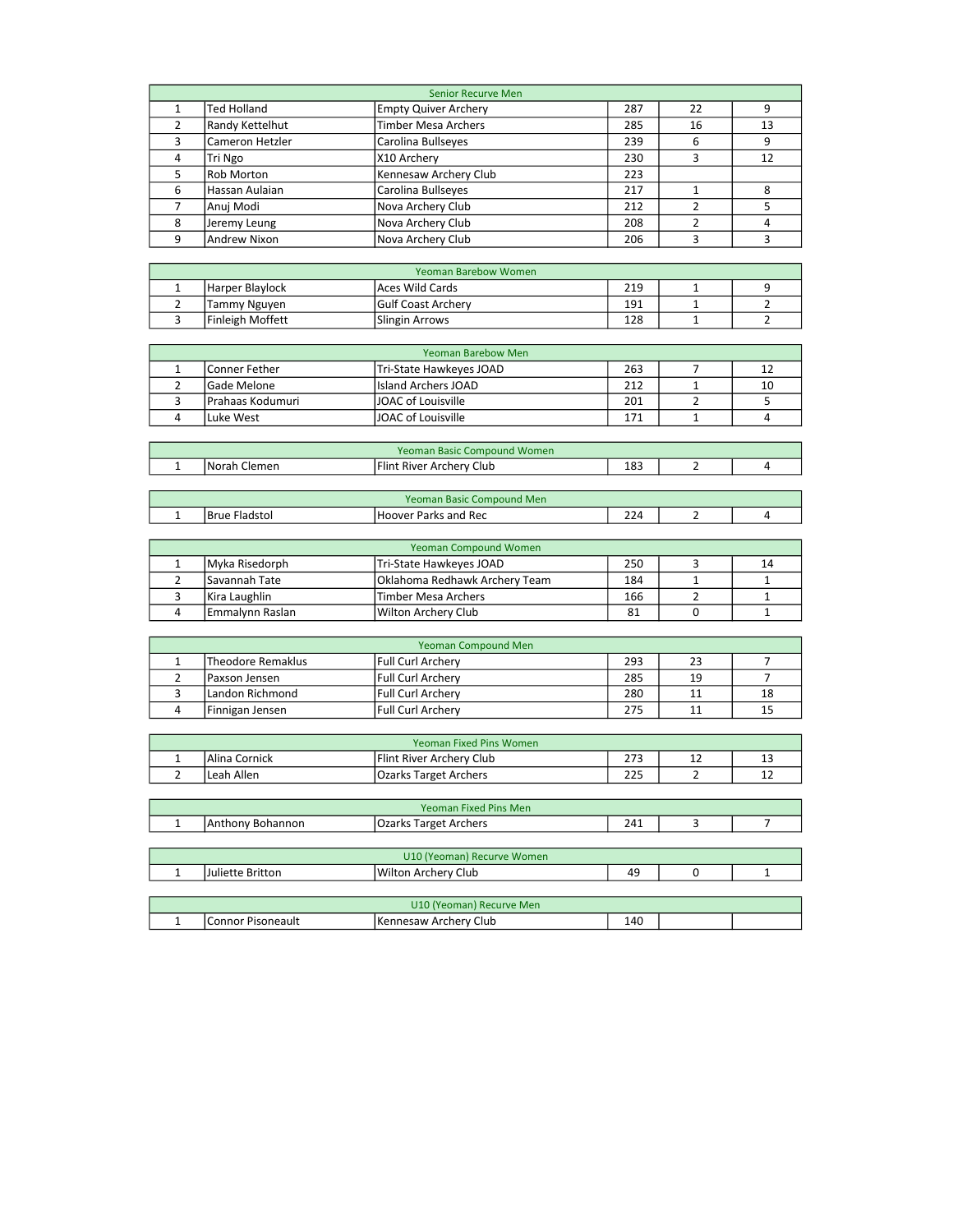

| <b>Recurve Men</b> |            |                        |     |     |  |
|--------------------|------------|------------------------|-----|-----|--|
|                    |            | Jimmy Callahan         | 245 |     |  |
|                    | <b>BVA</b> | <b>Ricky Furgiuele</b> | 201 | 675 |  |
|                    |            | <b>Gryffyn Jones</b>   | 229 |     |  |

|               | <b>Recurve Women</b>        |                      |     |     |  |  |  |
|---------------|-----------------------------|----------------------|-----|-----|--|--|--|
|               |                             | <b>Riley Adams</b>   | 260 |     |  |  |  |
| 1             | Mississippi Archery Academy | <b>Bella Douglas</b> | 218 | 647 |  |  |  |
|               |                             | Savannah Adams       | 169 |     |  |  |  |
|               |                             | Kamla Duvoor         | 218 |     |  |  |  |
| $\mathcal{P}$ | JOAC of Louisville          | Dean Heibert         | 208 | 607 |  |  |  |
|               |                             | Amanda Harris        | 181 |     |  |  |  |

|              | <b>Compound Men</b>         |                    |     |     |  |  |  |
|--------------|-----------------------------|--------------------|-----|-----|--|--|--|
|              |                             | David Kiss         | 276 |     |  |  |  |
| $\mathbf{1}$ | Wilcox JOAD                 | Jerry Bullock      | 275 | 813 |  |  |  |
|              |                             | Aaron Kiss         | 262 |     |  |  |  |
|              |                             | Ryan Goforth       | 276 |     |  |  |  |
| 2            | <b>Black River Archery</b>  | <b>Ron Daniels</b> | 275 | 808 |  |  |  |
|              |                             | <b>Scott Emery</b> | 257 |     |  |  |  |
|              | <b>Gulf Coast Archery</b>   | Logan Saxon        | 274 |     |  |  |  |
| 3            |                             | Travis Johnson     | 229 | 751 |  |  |  |
|              |                             | <b>Bryan Moss</b>  | 248 |     |  |  |  |
| 4            |                             | Sam Hilliard       | 254 |     |  |  |  |
|              | Mississippi Archery Academy | Cammie Kitchens    | 251 | 732 |  |  |  |
|              |                             | <b>Anand Patel</b> | 227 |     |  |  |  |

| <b>Compound Women</b> |                               |                       |     |     |
|-----------------------|-------------------------------|-----------------------|-----|-----|
| $\mathbf{1}$          | Oklahoma Redhawk Archery Team | <b>Tiffany Lam</b>    | 276 |     |
|                       |                               | <b>Emily Moore</b>    | 282 | 830 |
|                       |                               | <b>Madison Stubbs</b> | 272 |     |
|                       | Ozarks Target Archers         | Jerika Branson        | 279 |     |
| $\overline{2}$        |                               | Mirandah Branson      | 254 | 782 |
|                       |                               | <b>Maliah McCool</b>  | 249 |     |
|                       | Oklahoma Redhawk Archery Team | Savannah Tate         | 184 |     |
| 3                     |                               | Ashlyn Augustine      | 270 | 724 |
|                       |                               | <b>Stacey Goodwin</b> | 270 |     |
| $\overline{4}$        | <b>Black River Archery</b>    | <b>Ashely Etzel</b>   | 259 |     |
|                       |                               | Nataleigh Newhouse    | 238 | 723 |
|                       |                               | <b>Becky Bonar</b>    | 226 |     |
| 5                     | Flint River Archery Club      | Katie Ettinger        | 250 |     |
|                       |                               | Milehya McQuay        | 253 | 711 |
|                       |                               | Sarah Clemen          | 208 |     |